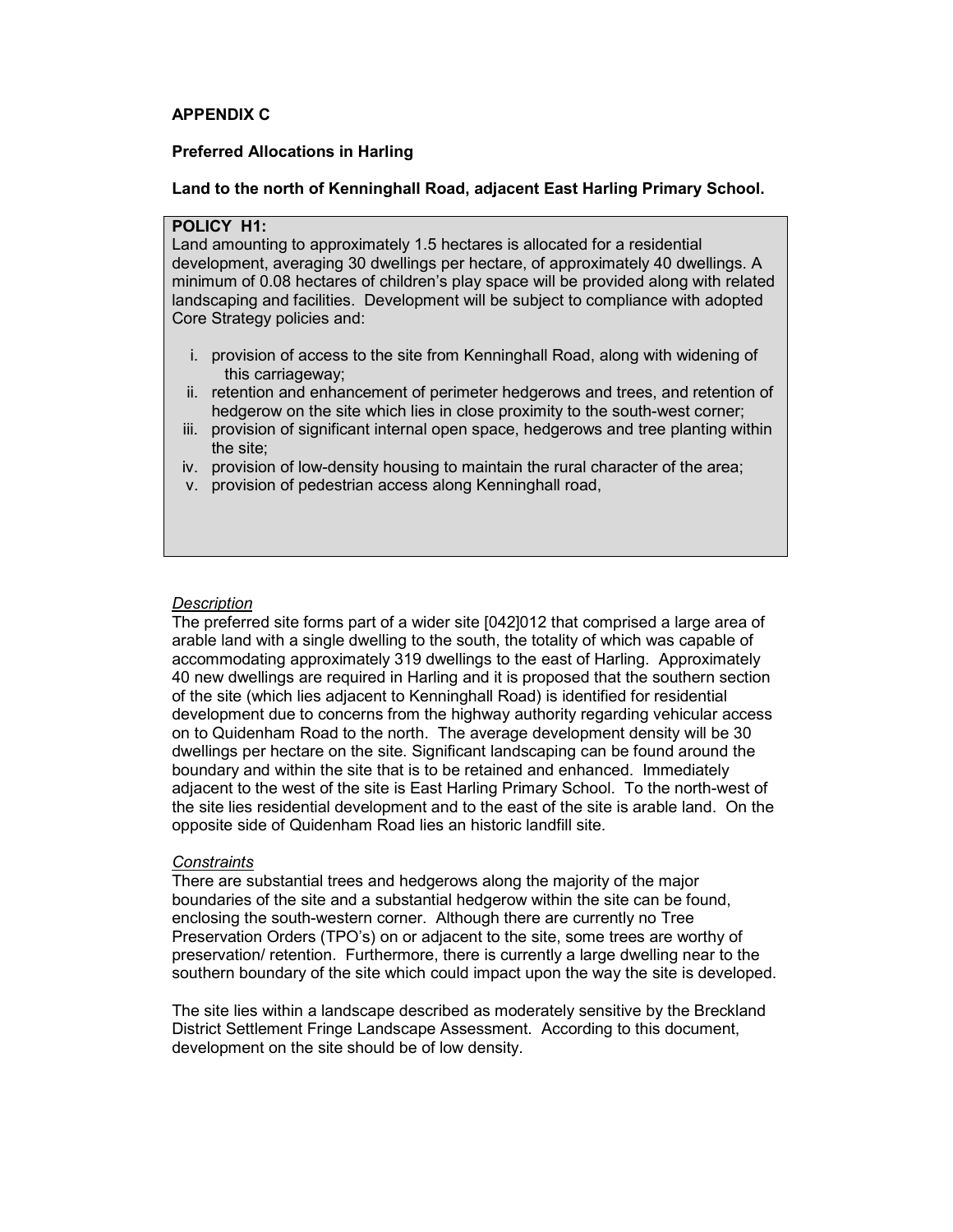The Breckland Strategic Flood Risk Assessment identifies a history of sandbag deliveries along the southern boundary of the site, adjacent to Kenninghall Road, although it is not considered that there is a risk of flooding that may affect the site.

The Highways Authority considers that the desirability of vehicular access to Quidenham Road is doubtful and therefore access should be taken from King Street/Kenninghall Road. However, carriageway widening and further footway provision on this road would need to be provided from land within the site.

Norfolk County Council stated that it is less than 400m from the site to the nearest bus stop, however this stop only serves the 10a bus (which runs a commutable route to Old Buckenham, Mulbarton and Norwich. The next closest bus stop is on Pound Corner, just over 400m away from the southwest corner of the site.

An historic landfill site can be found in close proximity to the northern boundary of the site, on the opposite side of Quidenham Road. As such a preliminary site investigation would be required including gas monitoring.

#### **Deliverability**

The Strategic Housing Land Availability Assessment (SHLAA) indicates that the site is deliverable and that there are no severe constraints to development on this site. It is expected that 150 homes could be delivered from 2009-2014 and 169 homes from 2014-19.

Any phasing of the site will be addressed as part of negotiations in the grant of planning permission. This negotiation will also include any provision for the delivery of key infrastructure and services, including the provision of open space and affordable housing in accordance with the Development Plan.

The land is in single ownership and will be available for development when required.

#### REASONABLE ALTERNATIVE OPTIONS

## ALTERNATIVE OPTION H2: Residential allocation of land at junction of Garboldisham Road and Lopham Road

#### Description/Capacity

The site has been identified as deliverable/developable by the Strategic Housing Land Availability Assessment. This is an area of arable land, which is capable of accommodating 40 dwellings. Significant landscaping can be found along the northern, eastern and western boundaries of the site. To the south of the site lies open arable land whilst residential land can be found to the north, east and west. Residential properties, along The Crescent, to the north of the site, are Grade II listed. Garboldisham Road runs immediately alongside the western boundary of the site whilst Lopham Road runs immediately to the north.

#### Reasons why the site is not a preferred choice

The setting of Listed Buildings to the north (The Crescent) could be adversely affected by the erection of numerous dwellings on this piece of land which lies in close proximity. Although there is existing residential development to the north and west of the site, the other boundaries of the site are surrounded by relatively undeveloped landscape. The site is located in a very prominent position to the south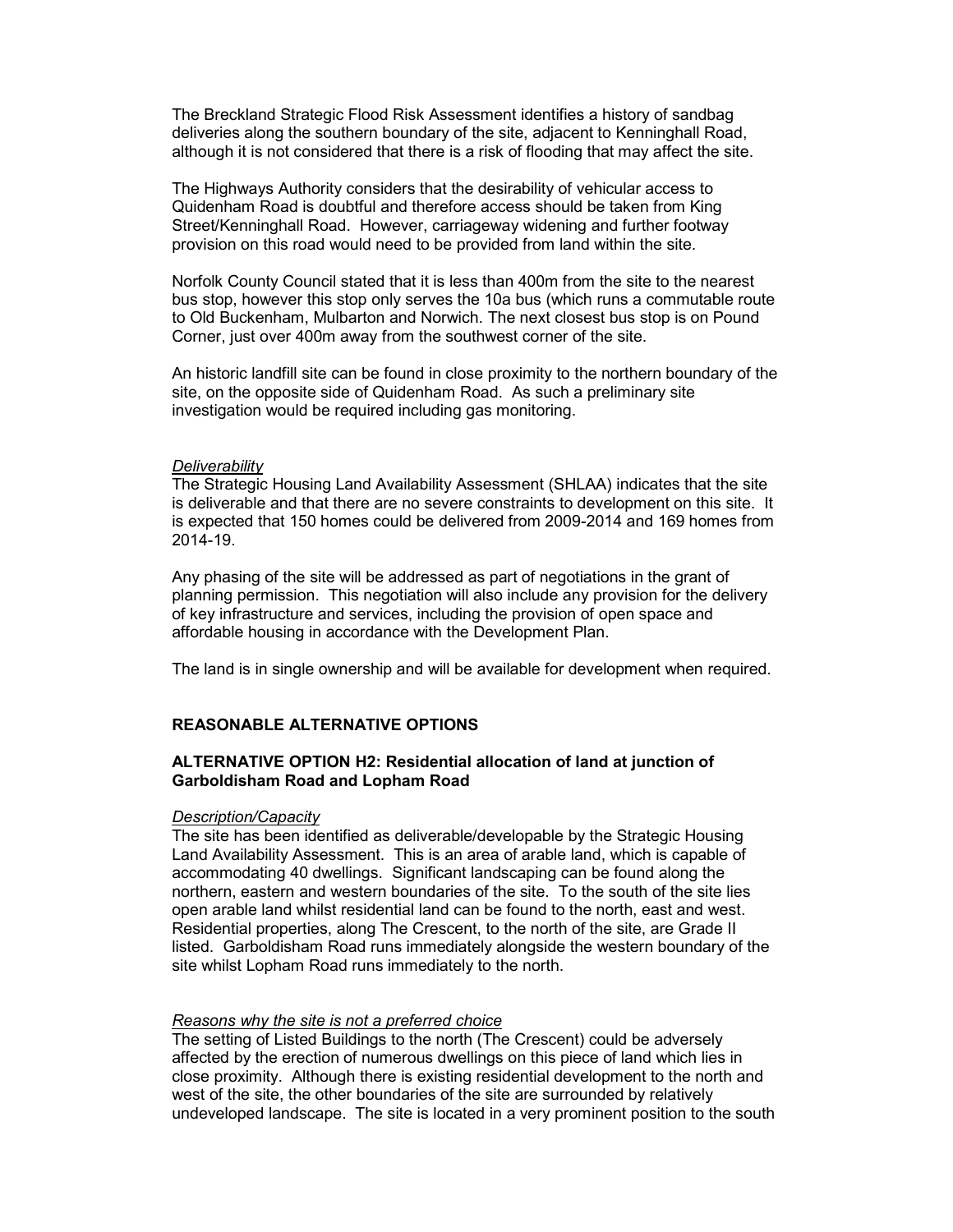of the village and any development is likely to have a greater impact on the landscape than at the preferred option. The Highway Authority have stated that a cumulative assessment of the impact on the junction with the B1111 road would be required.

## ALTERNATIVE OPTION H3: Residential allocation of land adjacent to Lopham Road, on the eastern boundary of Harling

## Description/Capacity

The site forms part of the submitted site [042]016 and [042]010. The site has been identified as deliverable/developable by the Strategic Housing Land Availability Assessment. The eastern section of the site is currently overgrown land whilst the western section of the site is managed grassland. The site is capable of accommodating 40 dwellings. Planning permission has been granted to the southwest of the site for the erection of 10 dwellings whilst open land surrounds the site to the north-east and south-east. There are existing residential properties to the northwest of the site. The entrance to the site, which would be from Lopham Road, would lie adjacent to a small business park.

#### Reasons why the site is not a preferred choice

Planning permission has already been granted for a scheme comprising of 10 dwellings to the south-west of the site. Development of this site would therefore represent piecemeal development. Additionally, the site lies in a peripheral location on the eastern edge of Harling and is not within easy walking distance of a doctor's surgery. The eastern section of the site extends beyond the 35m contour line which the Breckland District Settlement Fringe Landscape Assessment states should be the limit to development because of the impact upon the Harling Heathlands landscape. The site has some biodiversity and geodiversity importance because of the existence of a lime pit and pine tree belt. Any development would have to ensure the protection of these features. Finally, Highways are concerned because Lopham Road has a severely sub-standard junction with Garboldisham Road (B1111) and limited pedestrian facilities to village services.

# ALTERNATIVE OPTION H4: Residential allocation of land west of the Glebe.

## Description/Capacity

The site is a small northern section of the submitted site, [042]003. [042]003 was identified in the SHLAA as unsuitable/unachievable due to access issues. To the east of the site is low density residential development. To the north are allotments and to the west is a small area of woodland beyond which are residential properties. To the south is grassland. The site is in a moderate/high sensitive landscape. The northern section of the site has capacity to deliver the 40 houses required for Harling.

## Reasons why the site is not a preferred choice

There are issues surrounding access which would be achieved from the Glebe. However, the Highways Authority indicate that access constraints are not insurmountable. Natural England has raised objections that the development of the site could impact on Mid Harling Fen SSSI. Additionally the site itself has biodiversity interest due to surrounding woodland and lack of agricultural activity. Neighbours to the site have raised the issue that the site is prone to flooding and is boggy in nature. The site is in a moderate/high sensitive landscape and has a rural/natural character to it.